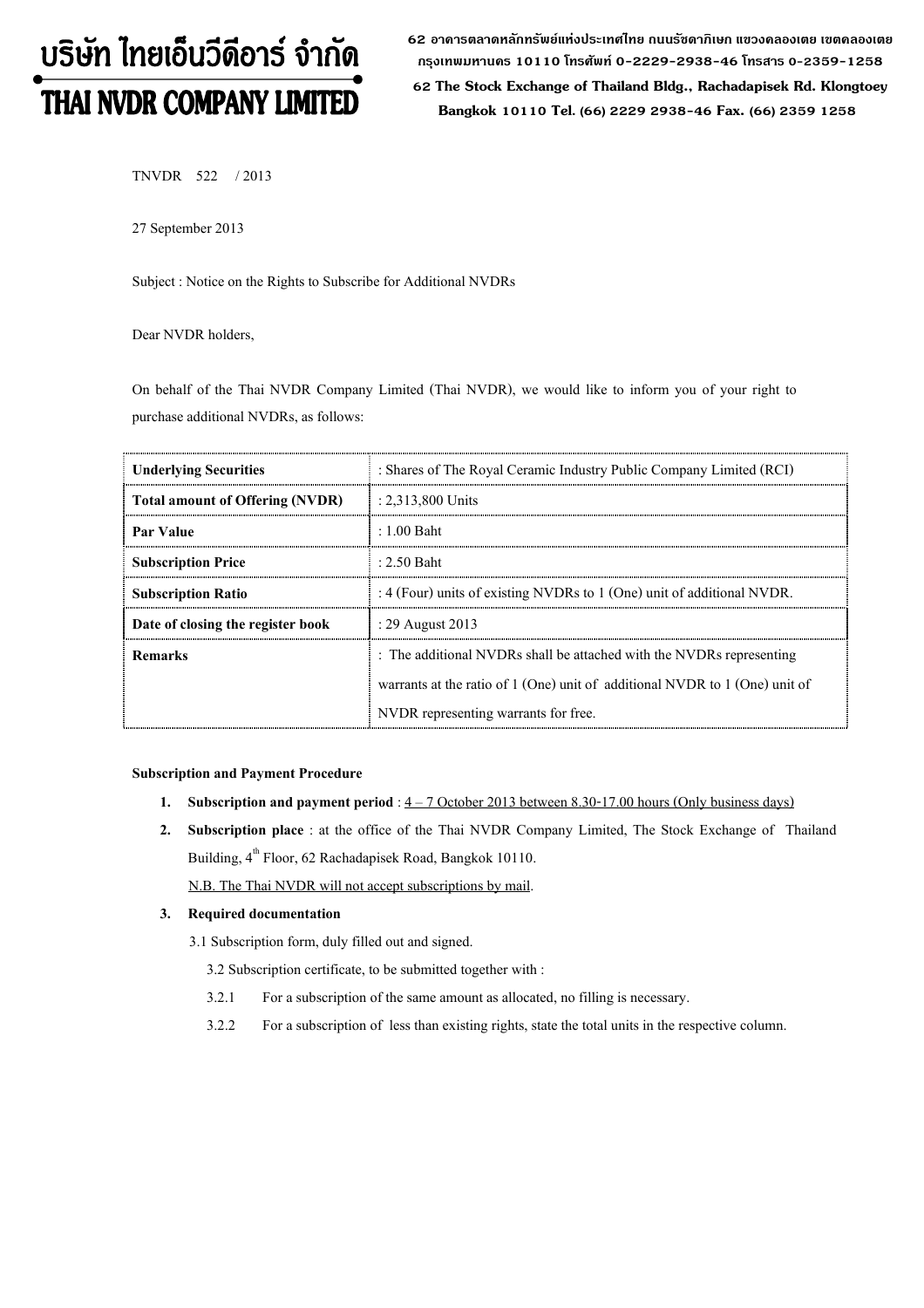#### 4. Payment

Subscription for full entitlement or less than the entitlement, please make payment by one check or one cashier check which is collectable through clearing house in Bangkok. The check or cashier check shall be dated from 4 to 7 October 2013. Indicate the subscription date and make it payable to "The Royal Ceramic Industry Public Company Limited for Share Subscription"

5. If NVDR holders fail to exercise their rights or make a payment within the allotted time schedule, it shall be deemed that such NVDR holders do not wish to exercise their subscription rights. Thai NVDR shall thus regard the subscription as being void.

Should you need any further information, please do not hesitate to contact Thai NVDR Company Limited at 02-229-2800 Ext. 2938-46.

## Sincerely yours,

Thai NVDR Company Limited

(Praphaphan Tharapiwattananon) Head Depository Department The Stock Exchange of Thailand

Enclosure : 1. Subscription Form for NVDR Right Issues

2. Subscription Certificate